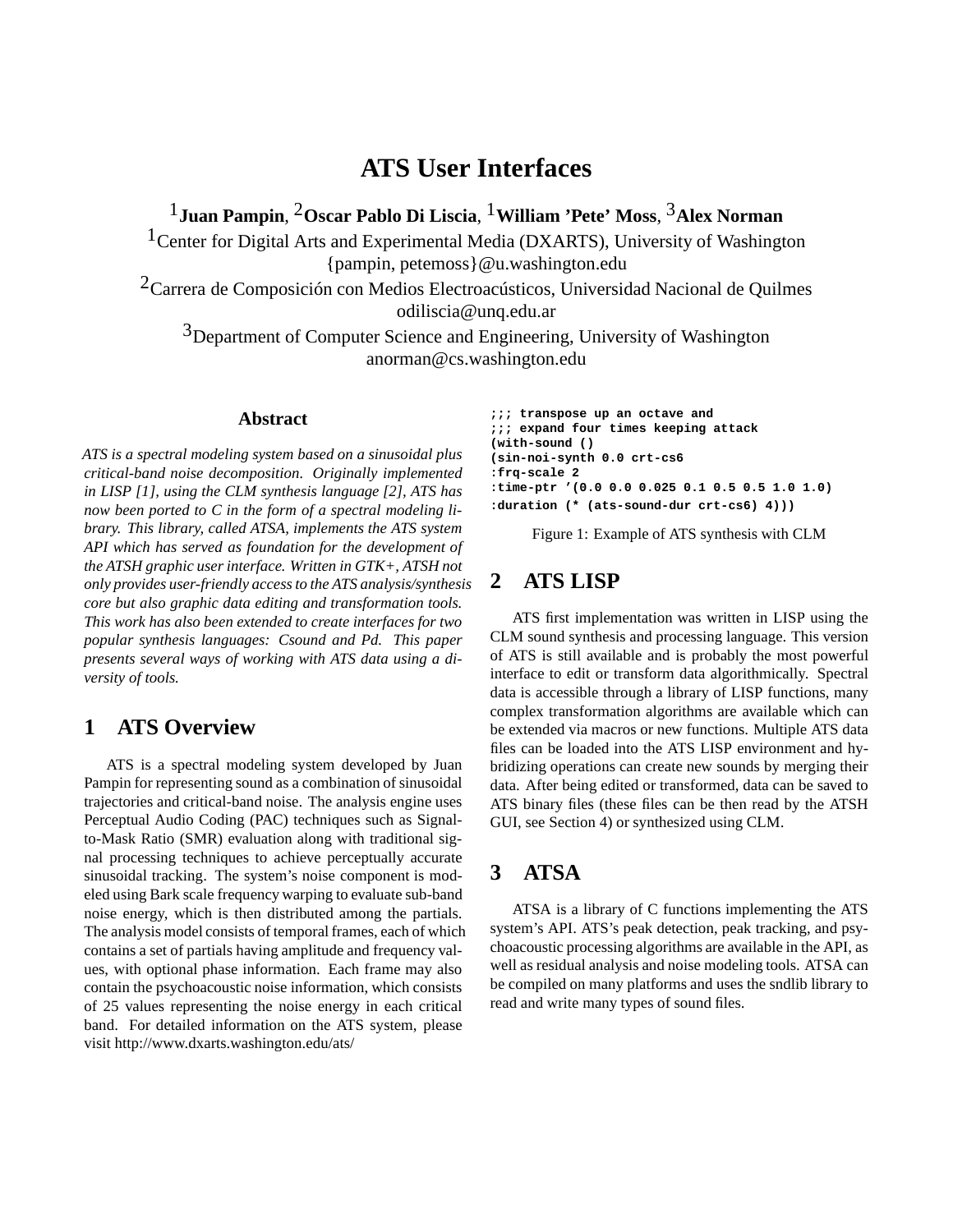

Figure 2: ATSH sinusoidal display

### **3.1 Tracker**

The main analysis algorithm of ATS, "tracker", has been implemented using ATSA and is distributed with it as a commandline application. For more information about ATSA please visit: http://www.dxarts.washington.edu/ats/

# **4 ATSH**

ATSH is a graphical user interface for the ATS system. ATSH has been written in GTK+ using the ATSA library API. ATSH can display ATS information in many different ways, it provides a user-friendly interface to the the analysis/synthesis core of ATS as well as a variety of editing and transformation functions. ATSH's tools are divided into three menus: Analysis, Transformation, and Synthesis.

### **4.1 Analysis**

The Analysis window provides easy access to ATS analysis parameters. The analysis algorithm is extremely flexible and can be tuned in a variety of ways using up to 16 parameters. ATSH offers the possibility of saving and loading parameters via a binary \*.apf file.

### **4.2 Transformation**

**Viewing Data** Two types of ATS data can be viewed:

1. *Sinusoidal:* The frequency of each partial is represented on the Y axis, time runs along the X axis. Viewing the amplitude or SMR as a color value is possible, and can be toggled from the View menu. Two horizontal scrollbars control the time view (frame location and zoom), and two vertical scrollbars control frequency display (location and zoom). A third vertical scrollbar sets the contrast for the amplitude or SMR display.



Figure 3: ATSH noise display.

2. *Noise:* The energy value of each of the 25 Critical Bands (in the Bark scale) is shown as a changing color value over time. If the mouse pointer is on the image, the frame number, time, frequency and energy values of its position are printed on the status bar.

**Selecting Data** There are four ways to select spectral data:

- 1. Using the Select All, Unselect All, Select Even, Select Odd, and Invert Selection presets from the Edit menu.
- 2. Using the mouse. This method allows for block selection (a spectral region), or single selection (an isolated partial).
- 3. Using the List View window (in the View menu). The amplitude, frequency, phase and SMR values of each frame are represented in each column of the list. Vertical (partial) and horizontal (time) selections are available in this view.
- 4. Using the smart selection menu item. This menu allows the user to select partials in the current view using both amplitude and/or a fix step of partial order. For example, setting from 1 to 10, jump by 2 and Amp. Threshold of -36 will select partials 1, 3, 5, 7 and 9 only if their amplitude (Peak or RMS) is above -36dB.

**Editing Data** After a selection is made its data can be edited. This is done by applying an envelope (linear or spline) to the amplitude or frequency values of the partials in the selected region. The envelopes can either scale the data by multiplying the envelope values, or offset the data by adding the envelope values.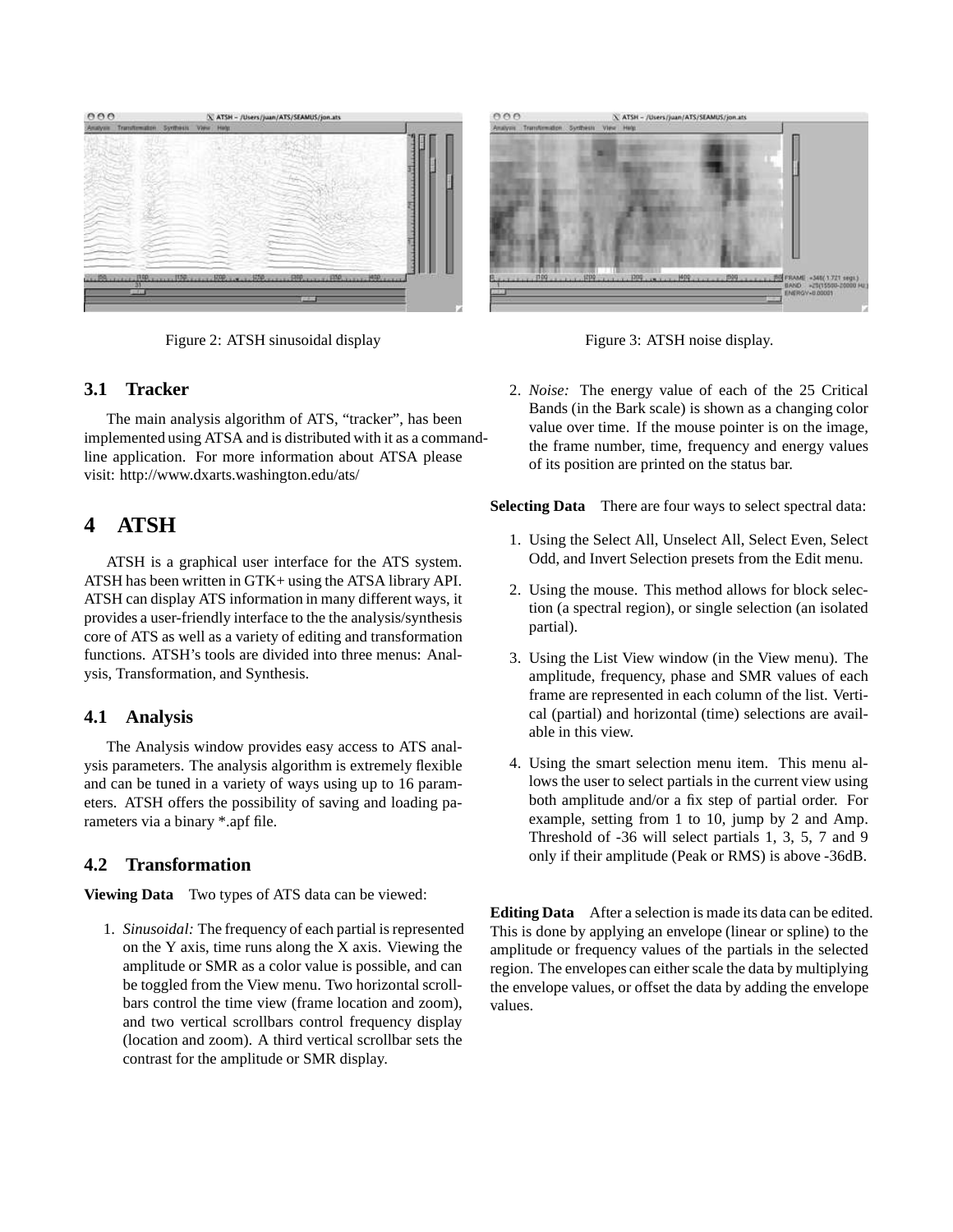| $\overline{u}$<br>To-Now<br>From-Now<br>Redraw |           |           |            |              |
|------------------------------------------------|-----------|-----------|------------|--------------|
| Partial #                                      | Amplitude | Frequency | <b>SMR</b> | Phase        |
| -1                                             | 0.09330   | 261,300   | 79.398     | $-2.06572$   |
| -2                                             | 0.00661   | 522.615   | 56,400     | 2.33688      |
| $\overline{\mathbf{3}}$                        | 0.16940   | 783.932   | 84.578     | 2.60515      |
|                                                | 0.00606   | 1046 008  | 38.935     | 2.33172      |
| $\frac{4}{5}$                                  | 0.00177   | 1178.952  | 27.911     | $-2.86161$   |
| 16                                             | 0.60000   | 1202.608  | $-1nt$     | $-2.55707$   |
|                                                | 0.00000   | 1211.475  | $-inf$     | $-2.95475$   |
| 8                                              | 0.16610   | 1306415   | 82.230     | 1.61771      |
| з                                              | 0.04703   | 1567.967  | 51.718     | $-1.50250$   |
| 10                                             | 0.00227   | 1677.812  | 29.728     | $-213.79333$ |

Figure 4: ATSH list display.

#### **4.3 Synthesis**

Several features concerning synthesis may be set with the Synthesis/Parameters menu item. The user may scale the overall amplitude and frequency of the original data using scalars. Note also that synthesis may use all the data, or just a selection (if any). It is possible also to use a time function which allows the user to stretch the file dynamically as well as reading it forward or backwards.

## **5 Csound Interface**

Several Csound opcodes exist to extract and synthesize data from ATS files. Many of these opcodes work like Richard Karpen's phase vocoder opcodes for Csound (**pvread**, **pvadd**, etc.). As with **pvread**, most of the ATS-related opcodes take a time pointer that is used to index data from ATS data files. Linear interpolation is used to approximate data between analysis frames.

ATS' Csound opcodes can be broken down into two groups: those that act independently, and those that depend on the opcode **atsbufread**.

### **5.1 Independent Opcodes**

**atsread** and **atsreadnz** are the most generic ATS-related opcodes. Each of these opcodes simply read data from an ATS file and return it for arbitrary use. **atsread** returns the frequency and amplitude information of a user specified partial while **atsreadnz** takes a noise band number and returns the corresponding noise energy data.

**atsadd** uses an internal oscillator to synthesize an array of sinusoids that are summed to produce a single a-rate output. The range of partials is supplied by the user. An optional frequency multiplier is used before synthesis to transpose the **instr 1 ktime line 0, p3, 2.2 aout1 atsaddnz ktime, "cl.ats", 25 out aout1\*10000 endin**

Figure 5: Example Csound instrument using *atsaddnz* opcode

frequency data. Like **pvadd**, **atsadd** provides an optional amplitude "gate" function (defined in a Csound f-table) that is used to scale the amplitudes of the partials.

**atsaddnz** synthesizes a set of noise bands determined by the user. Each noise band is placed in the spectrum by modulating the band by a sine wave set to the corresponding criticalband center frequency. These bands are summed to produce a single a-rate output. An example instrument using this opcode is shown in Figure 1.

**atssinnoi** synthesizes both sinusoids and noise together using an internal oscillator. The noise energy for each band is distributed among the partials covered by that band, and is used to synthesize the noise component for each partial.

The final independent opcode **atsbufread** has no outputs that are directly accessible by the user. **atsbufread** takes data from an ATS file and produces a table of partial amplitude and frequency values in memory. This table can then be accessed by other opcodes. Like **atsadd**, **atsbufread** uses a time pointer and a list of partials to produce the table.

### **5.2 atsbufread Dependent Opcodes**

**atsinterpread** takes a single frequency value and uses it to index a table produced by an **atsbufread** opcode and returns the corresponding amplitude value, interpolating between frames and partials. This opcode can be useful for cross synthesizing non-ATS-derived signals with data from ATS.

**atspartialtap** works almost exactly like **atsread** except it reads data from a table produced by an **atsbufread**. The only argument this opcode takes is a partial number which it uses to return frequency and amplitude data. This opcode is useful if a user wants to operate on multiple partials separately using the same time pointer. While this can easily be achieved with an array of atsreads all using the same time pointer, its simplicity makes it attractive.

**atscross**, based on **pvcross**, allows a user to perform cross synthesis using the data from two ATS files. One of these ATS files comes from the **atsbufread**, the other is provided by the **atscross** opcode. Data is extracted from the ATS file indicated by the **atscross** opcode, and used to index the table produced by the **atsbufread** opcode. This way amplitudes of one file can be scaled by the other conserving the first file's frequency values. Independent amplitude scalars can be var